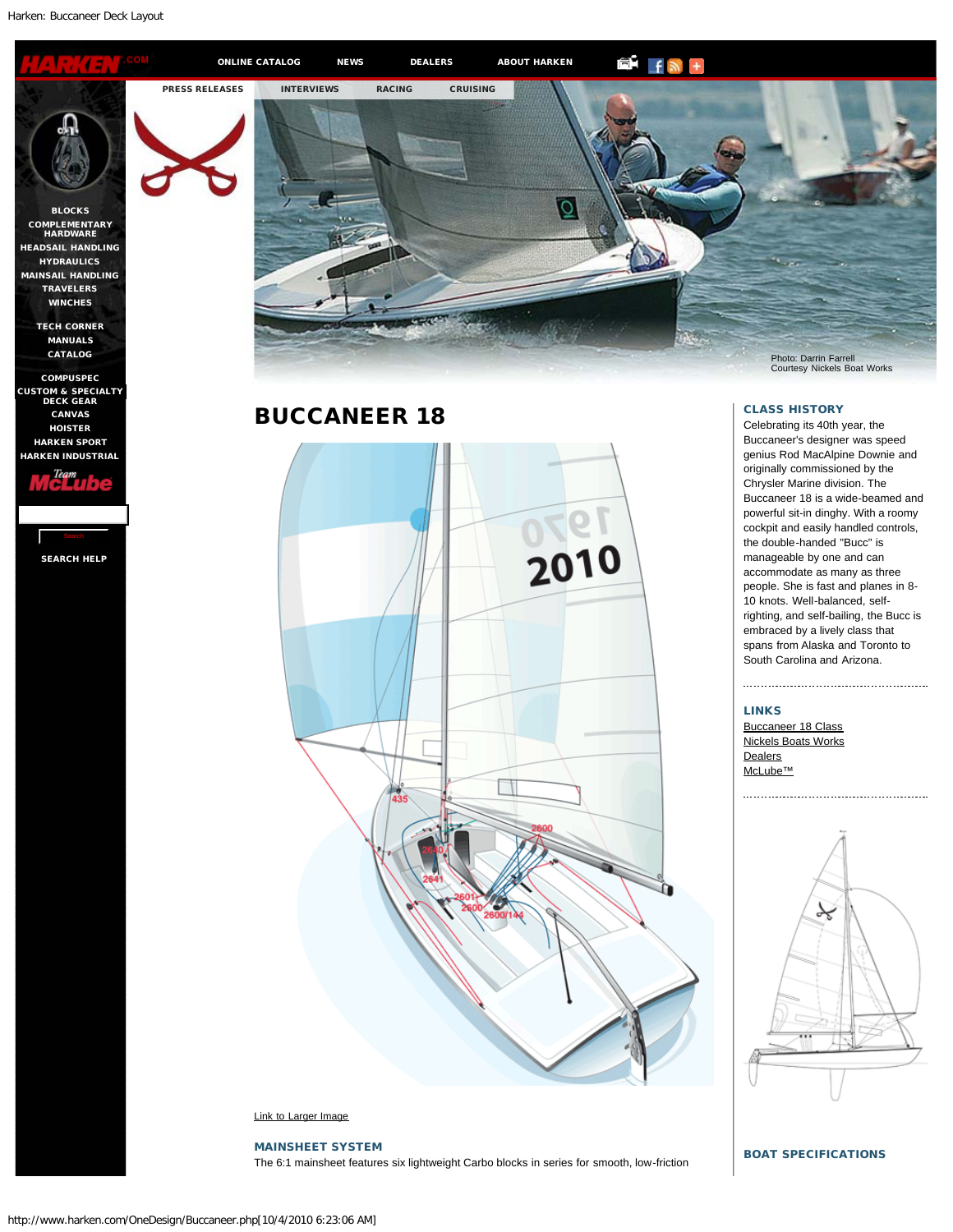trimming. The system is simple, fast to rig, and utilizes a swivel cam base for easy cleating at any angle.

......................

LOA: 18 ft (5.4 m) Draft: 3 ft 10 in (1.17 m) Beam: 6 ft (1.8 m) Weight: 500 lb (226.7 kg) Main/Jib: 175 sq. ft (16 m) Spinnaker: 178 sq ft (16.5 m)



[Link to larger image](http://www.harken.com/images/buccaneer-tension-system-lg.gif)

## RIG TENSION SYSTEM

To tension the [shrouds and jib forestay/halyard, a track on the mast is ad](http://www.harkenstore.com/uniface.urd/scpdinw1.showProd?B4RPMEB9Y9A7M8)justed with an underdeck double-triple block purchase. The control line exits the purchase to the cockpit for convenient midrace access upwind or downwind. It provides up to 400 lb of forestay tension for high-performance sailing in strong winds or minimal tension in light air.



[Link to Larger Image](http://www.harken.com/images/buccaneer-tension-system-lg.gif)

## SMALL BOAT FURLING

The l[ow-friction Harken Small Boat Furler lets th](http://www.harkenstore.com/uniface.urd/scpdinw1.showProd?B4RPMEB9Y9CLES)e crew set and furl the jib from the cockpit. Multiple stacked races of ball bearings let it rotate easily under load.